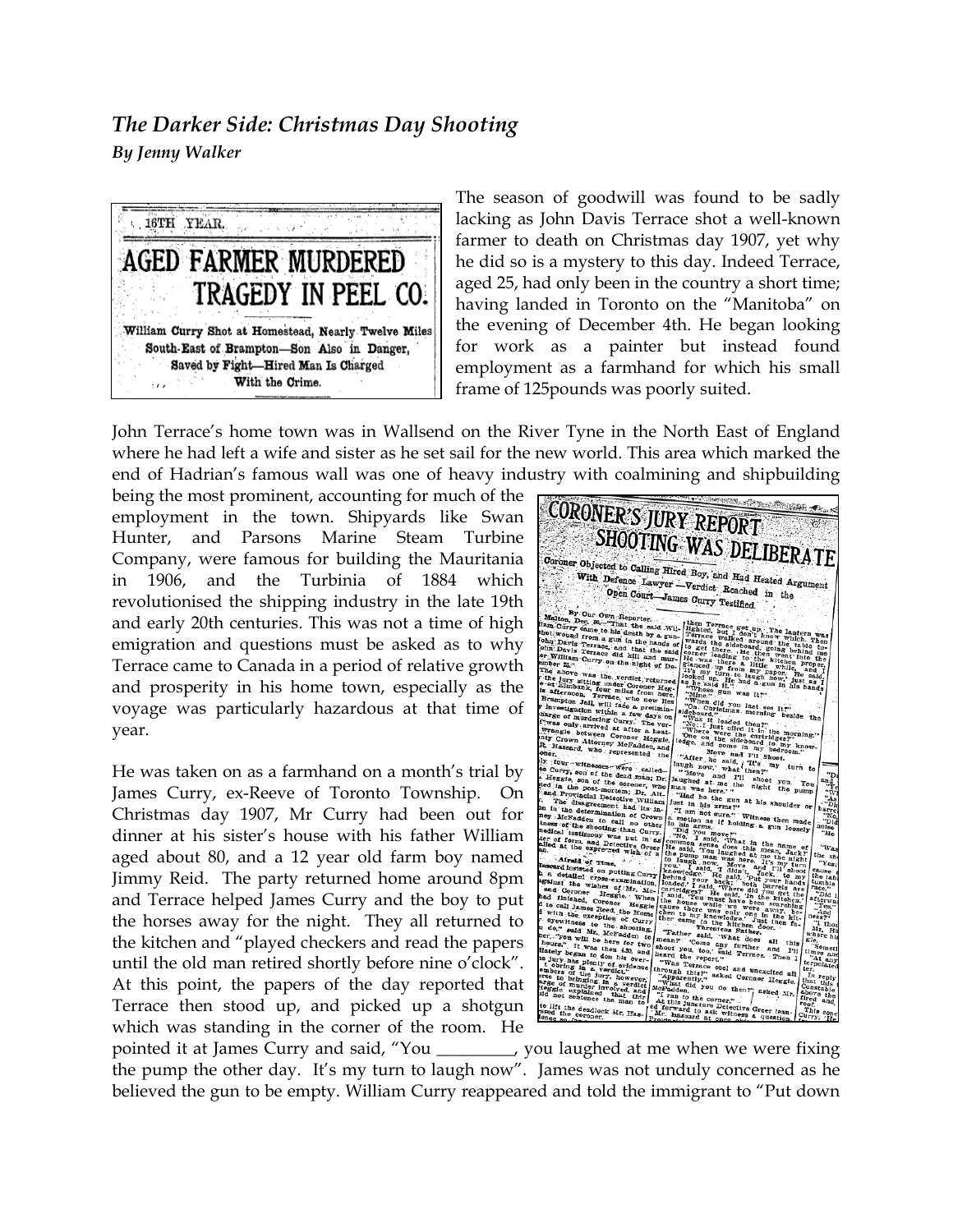that gun! Don't make a fool of yourself". Unfortunately Terrace pointed the gun at him and fired, inflicting a mortal wound in his left breast. A struggle ensued between the younger Curry and the accused, and Terrace attacked the homeowner with a metal stove shaker which was used to shake the ash down into the lower catch pan and make the stove burn more efficiently. In the darkness and confusion, the gun was discharged again into the kitchen ceiling and eventually James Curry emerged as the victor and Terrace was bound with twine and the farm boy sent for help, but not before the accused was knocked unconscious to subdue him. A short time later, Dr Aikens arrived but there was little he could do for the victim, and William Curry died from his wounds a short while later. Crown Attorney McFayden and County Constable Broddy arrived the next morning and took the accused into custody.



Whilst there was much speculation at the time, the Toronto Star reported that the prisoner had never meant to hurt anyone and had only picked up the gun "for a bit of foolery", but the young Jimmy Reid later testified under oath that he had seen Terrace in James Curry's bedroom earlier in the day looking for something which was later assumed to be shotgun cartridges. However the defence did attempt to discredit the boy's testimony as he had previously been "whipped for telling falsehoods" but in this case he remained resolute that he had told the truth.

The public were keen to determine Terrace's motives; one theory was that the prisoner was annoyed at being discharged. Being of slight build, John Terrace had never measured up as a farm hand and James Curry had decided to let him go but had said he could stay until after the Christmas holidays. The second motive appears to have been robbery with Terrace passing comment a few days before on how much cash James Curry kept around the farm. The third and most prevailing theory was the belief that the prisoner was mad; supported by his complaint of a headache a few days before and the fact that his father, grandfather and grandmother had all died insane.

However how the court discovered this is unclear and the 19th century definition of insanity was often determined by prejudices and attitudes rather than by a clinical assessment. As the Toronto star reported on April 2nd 1908, the prisoner was "pronounced by medical experts as an imbecile of a most degenerate type [that] would escape the gallows on the grounds of insanity". It was therefore a shock when the court pronounced the prisoner guilty on April 1st and sentenced him to be "hanged by the neck until you are dead". Whether it was shock or real insanity is unclear, but Terrace did not seem to grasp the seriousness of the situation. After the verdict was given and the death sentenced passed, he was heard to reply "this puts a bit of romance into my life".

Yet sentence was not carried out as the defence council appealed to Ottawa for clemency and another theory put forward that epilepsy was the real cause of the gun being fired as Terrace was in the grip of a fit. Whatever the reason, the insanity issue was distorted enough to cast